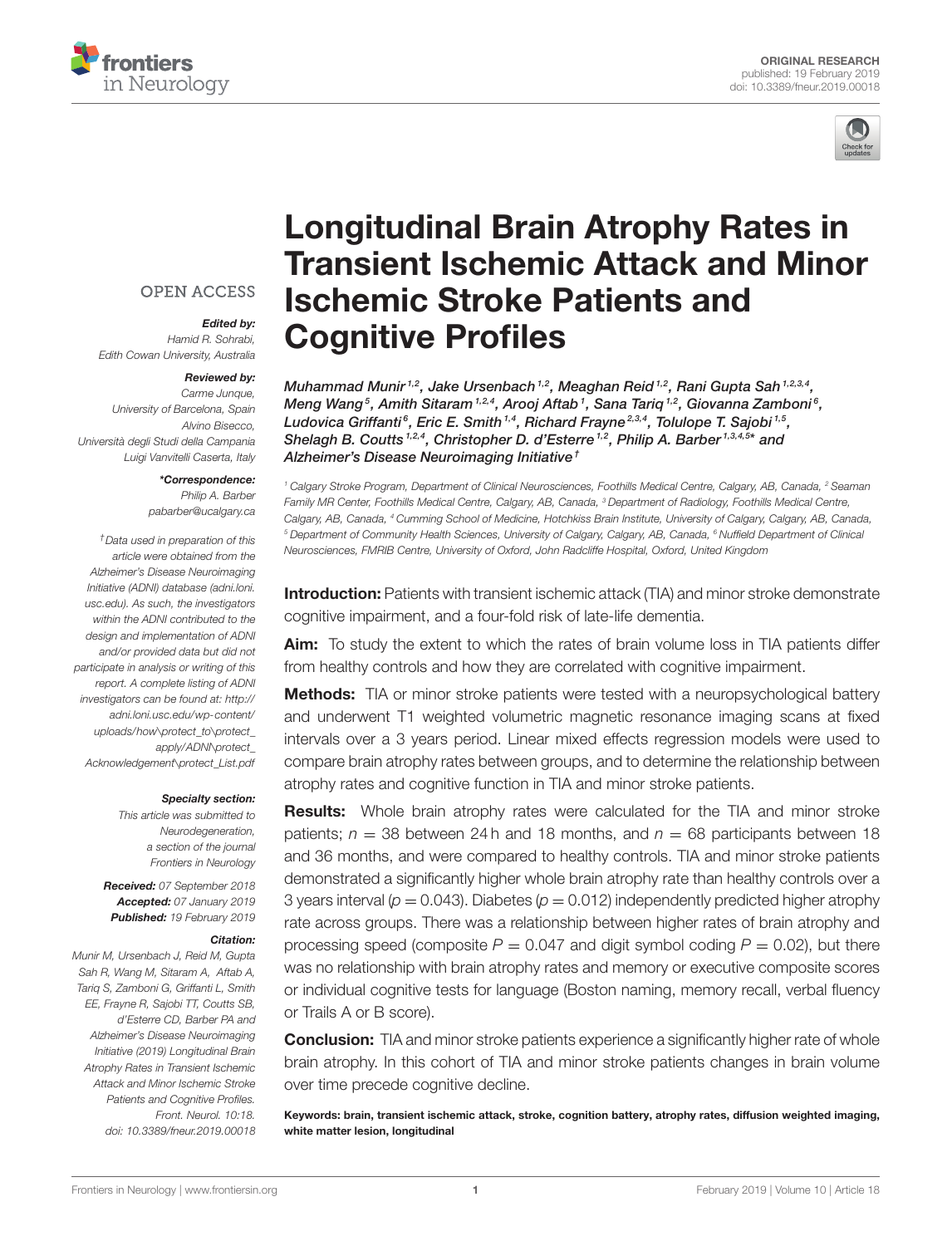# INTRODUCTION

Transient ischemic attack (TIA) and minor stroke, traditionally considered as risk factors for major ischemic stroke, are common medical emergency (incidence 0.37–1.1 per 1,000) associated with a four-fold increase risk of cognitive decline and dementia [\(1–](#page-7-0)[3\)](#page-7-1). Mechanisms linking TIA and minor stroke with cognitive decline are poorly understood. More than a third of patients with TIA have impairment of more than one cognitive domain within 3 months of their TIA that is not entirely explained by silent brain infarcts [\(4\)](#page-7-2). Pathological studies link late life cognitive impairment and brain atrophy to two dominant disease entities, Alzheimer's disease (AD) and small vessel disease [\(5,](#page-7-3) [6\)](#page-7-4). Fifty per cent of late-life cognitive impairment is attributed to vascular and lifestyle-related risk factors in midlife. Still unknown are the incipient disease processes which may contribute to cognitive dysfunction, and whether these can be modified through vascular risk reduction strategies guided by biologically relevant markers of disease progression [\(7\)](#page-7-5). For instance, early macroscopic brain loss (i.e., volume loss in ml/year), measured by serial magnetic resonance imaging (MRI), has been shown to be a predictor of cognitive decline in AD and mild cognitive impairment [\(8\)](#page-7-6). Yet, studies identifying early incipient disease stroke and TIA cohorts vary considerably in clinical selection criteria, cognitive measures and methods for measuring changes in brain structure over time [\(9–](#page-7-7)[11\)](#page-7-8).

In this longitudinal cohort study of non-demented TIA/minor stroke patients, we hypothesize the TIA/minor stroke cohort will have increased rates of cerebral brain atrophy (annualized percent brain volume change, PBVC) compared to healthy controls (HC) measured with repeated high-resolution MR imaging. We aim to correlate PBVC with change in neuropsychological performance over a 3 years period.

# MATERIALS AND METHODS

## Study Population

Patients were recruited from the Extended-CATCH (CT and MRI in the Triage of TIA and minor Cerebrovascular events to identify High risk patients) study [\(12\)](#page-7-9) at the Foothills Medical Center or Calgary Stroke Prevention Clinic from March 2009 to December 2012, while healthy controls were drawn from the Alzheimer's Disease Neuroimaging Initiative (ADNI) study. TIA was diagnosed by disruptions to speech and motor symptoms that lasted longer than 5 min but <24 h. Minor ischemic stroke was defined by a National Institute of Health Stroke Scale (NIHSS) score of <4. Demographic and medical information was collected including vascular risk factors such as blood pressure, body mass index (BMI), history of hypertension and diabetes. Hypertension positive was defined as past medical history of hypertension or is currently prescribed anti-hypertension medications. MRI was acquired 48 h of symptoms (baseline), at 18 months and 3 years. The MRI protocol at each time point included a high-resolution T1-weighted and 3D FLAIR sequences as described below.

Inclusion criteria for Ex CATCH TIA/minor stroke cohort included: (1) age 50–80 years; (2) established vascular risk factors; and (3) the acquisition of serial brain MRI scans at all 3 time points. Exclusion criteria for Ex CATCH TIA/minor stroke cohort included: **(**1) dementia as defined by the National Institute of Aging-Alzheimer Association Criteria [\(13\)](#page-7-10); (2) other central nervous system diseases (e.g., MS), alcoholism, substance abuse, sedatives, antipsychotic medications and history of psychiatric illness that might impact cognitive testing and follow-up; **(**3) Other comorbidities that could significantly interfere with cognitive performance and functional outcome (e.g., recent coronary bypass surgery, comorbidities), English as a second language, and the inability to complete neuropsychological testing. The University of Calgary Conjoint Health Research Ethics Board formally approved the study, and all patients provided written informed consent prior to participation.

The healthy control data used in the preparation of this article were obtained from the Alzheimer's Disease Neuroimaging Initiative (ADNI) database (adni.loni.usc.edu). The ADNI was launched in 2003 as a public-private partnership, led by Principal Investigator Michael W. Weiner, MD. The primary goal of ADNI has been to test whether serial MRI, positron emission tomography (PET), other biological markers, and clinical and neuropsychological assessment can be combined to measure the progression of mild cognitive impairment (MCI) and early Alzheimer's disease (AD). For up-to-date information, see [www.adni-info.org.](www.adni-info.org) Well-characterized healthy control data was obtained through ADNI, made permissible through approval by the ADNI collaborators. The use of ADNI data for scientific investigations has been established by other studies that compare specific disease groups with the ADNI subjects [\(14](#page-7-11)[–16\)](#page-7-12).

ADNI inclusion criteria for healthy controls included a Mini Mental State Examination (MMSE) score between 24 and 30, a Clinical Dementia Rating of 0, no indication of depression, MCI, or dementia, cognitively normal, modified Hachinski score  $\leq$  4, Geriatric Depression Scale  $\lt$  6, and normal memory function. ADNI exclusion criteria included significant neurological disease, MR evidence of infection, infarction, or lesions, inability to complete MRI due to medical devices in the body, psychiatric disorders, history of alcohol or substance abuse, any significant illness or medical instability, use of psychoactive medication.

# Clinical Data Collection

At study entry baseline evaluation included clinical review, fasting cholesterol, glucose, and renal function. Treatments for hypertension, diabetes, hyperlipidemia, anti-thrombotic agents, and other medications that could influence cognition such as sedatives, anxiolytics, or psychotropic medications are collected. We screened for obstructive sleep apnea [\(17\)](#page-7-13). Blood pressure (BP) measurement was recorded from average of 3 sitting BPs at baseline and each subsequent visit. All participants are managed according to current stroke prevention guidelines [\(18\)](#page-7-14).

## Image Acquisition

#### Extended CATCH TIA/Minor Stroke Cohort

To evaluate whole brain atrophy rates, TIA and minor stroke patients underwent a T1-weighted volumetric acquisition using a 3T scanner (Signa NV/I or Discovery 750; General Electric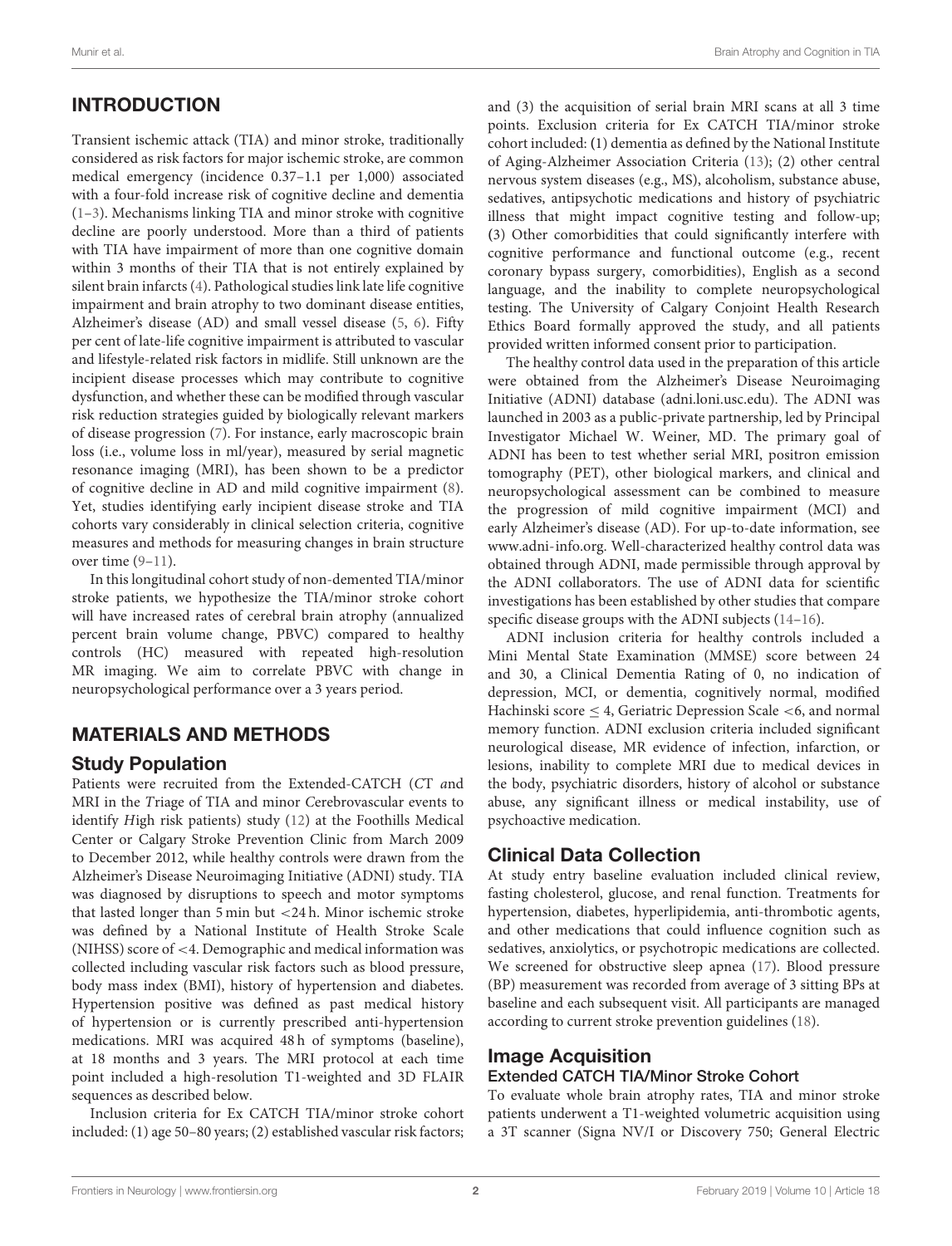Healthcare, Waukesha, WI). High-resolution T1 images were acquired at baseline (within 48 h of symptoms) and at followup (TE/TR= 2.73 ms/7.0 ms, flip angle =  $8^{\circ}$ , TI = 650 ms, acquisition matrix =  $256 \times 256$ ). 3D FLAIR (TE/TR/flip angle 140 ms/ 9,000 ms/90°, acquisition matrix = 256  $\times$  256) were acquired at the same time points. Whole brain atrophy rates were measured between baseline (within 48 h of stroke symptoms) and 18 months (Interval 1), and 18 months to 3 years (Interval 2). In the middle of our study, a hardware upgrade occurred to a GE Discovery 750 scanner preventing whole brain atrophy rates being calculated at Interval 1 in those cases where MRI data was acquired before the system upgrade. Quality assurance to detect image distortion was conducted to assess the adequacy of key image properties including image uniformity, image contrast, and signal-to-noise. This visual imaging inspection was performed on every scan and exclusion criteria and image quality was graded according to neck and head movement, quality of registration and intensity inhomogeneities.

For Extended CATCH subject a stroke neurologist and neuroradiologist reviewed all images. Acute infarct location was recorded as follows: (1) cortical (2) deep (basal ganglia, internal capsule, thalamus, and deep white matter tracts) (3) cortical and deep, and (4) infratentorial. DWI lesion volume were calculated using Quantomo (Cybertrials Inc., Calgary, Canada), and have been previously reported [\(19\)](#page-7-15). For the segmentation of white matter hyperintensities (WMHs) baseline and follow up fluidattenuated inversion recovery (FLAIR) images were registered to the high-resolution T1 images using a rigid transformation and cost function of the mutual information. WMH volume (corrected for total intracranial volume) were calculated using Cerebra-WML software, a semi-automated software measured the volume (ml) of white matter lesions segmentation is based on the global threshold and contrast between the different anatomical regions of the brain [\(20\)](#page-7-16), following international recommendations for the reporting, image acquisition and analysis of small vessel disease reported by our group [\(21,](#page-7-17) [22\)](#page-7-18). To evaluate the accuracy of these WM segmentations, two trained clinicians conducted quality control of the semi- automated segmentations by visually inspecting all the FLAIR images.

#### ADNI Healthy Controls

ADNI controls were imaged using the standardized ADNI protocol (adni.loni.usc.edu/methods/documents/mri-protocols) [\(23\)](#page-7-19). Initial inspection of the ADN1-and ADNI GO database revealed 417 healthy controls, and then identified 70 healthy controls that met the age inclusion criteria, and had undergone 3T MRI at baseline, and follow up at years 1 and 3 years  $\pm$  6 months. 3T MRI data was download from the ADNI website and included MRIs from Siemens Medical Solutions, Phillips, and General Electric Healthcare. MR protocols included the acquisition of sagittal high-resolution volumetric T1-weighted, inversion recovery prepared, structural images, and 3D FLAIR. MPRAGE (or vendor equivalent) high resolution T1 sequences were acquired (TE = min full echo, TR + 2,300, TI =  $900 \text{ ms}$ , acquisition matrix = 256  $\times$  256  $\omega$ 1  $\times$  1  $\times$  1 mm) and SD FLAIR (Effective TE = 119, TR = 4,800, T1 = 1,650, acquisition matrix =  $256 \times 256 \omega 1.2 \times 1 \times 1$  mm).

#### Image Analysis

#### Measurement of Baseline Brain, Cortical Gray Matter, and White Matter Volume

SIENAX (Structural Imaging Evaluation Using Normalization of Atrophy, Cross-sectional) was used to measure the brain volume, normalized for head size, cortical gray and white matter volume [\(24,](#page-7-20) [25\)](#page-8-0). Image analysis using SIENAX consists of 4 main steps: brain extraction, registration to MNI152 standard template, standard-space masking, tissue-type segmentation, and calculation of total brain volume.

#### Measurement of Whole Brain Atrophy Rates

A detailed outline of the procedure is provided elsewhere [\(24,](#page-7-20) [25\)](#page-8-0). Measurement of whole brain atrophy rates was conducted using SIENA [\(24\)](#page-7-20). Each MRI underwent an imaging quality control, which included ensuring proper brain extraction results that did not include non-brain tissue, proper registration to MNI152 template and accurate segmentation of the whole-brain. Briefly, the surface of the brain and the internal brain/cerebrospinal fluid boundaries were identified automatically (Structural Image Evaluation, using Normalization, of Atrophy, SIENA, part of FMRIB Software Library, FSL; [https://www.fmrib.ox.ac.uk/fsl\)](https://www.fmrib.ox.ac.uk/fsl), followed by inspection and manual correction [\(26\)](#page-8-1). These corrections included distortion due to gradient non-linearity; for image intensity non-uniformity (N3); for B1 non-uniformity where required; and scaling based on ADNI phantom measures [\(23\)](#page-7-19). The 18 months and 3 years high resolution T1-weighted acquisition were also registered to the baseline T1-w acquisition via neighborhood-normalized cross-correlation.

#### Neuropsychological Assessment

TIA and minor stroke patients underwent neuropsychological testing 90 days post ictus, and then annually for 3 years. A modified version of the Canadian Stroke Network and National Institute on Neurological Disorders and Stroke Vascular Cognitive Impairment battery was used [\(27\)](#page-8-2). The battery tested frontal/executive, memory, language, and visuospatial domains, and required ∼60–70 min to administer. Specifically, the tests used were: Trail making Test (Parts A and B) [\(28\)](#page-8-3), WAIS-III Digit Symbol Coding [\(29\)](#page-8-4), Controlled Oral Word Association Task [\(30\)](#page-8-5), Boston Naming Test second edition short form [\(31\)](#page-8-6), California Verbal Learning Test—II [\(32\)](#page-8-7), Rey Osterrieth Complex Figure Task [\(33\)](#page-8-8), Boston Diagnostic Aphasia Examination third edition—Complex Ideational Material subtest [\(34\)](#page-8-9), and CLOX1 clock drawing task [\(35\)](#page-8-10). Domain-specific composite z-score variables were created: (1) EF (average of Trails B and COWAT FAS), (2) psychomotor processing speed, PS (average of Trails B and Digit Symbol Coding), and (3) verbal memory-Memory: CVLT List A Delayed Free Recall which was calculated by taking the average of [2/3(average of trials 1–5) +1/3(trials 12 and 12 false positives). Performance on composite measures for each patient [\(19\)](#page-7-15). Median (IQR) is reported in the **[Table S1](#page-7-21)**.

#### Statistical Analysis

Differences between TIA and minor stroke patients and ADNI healthy controls demographic and clinical characteristics were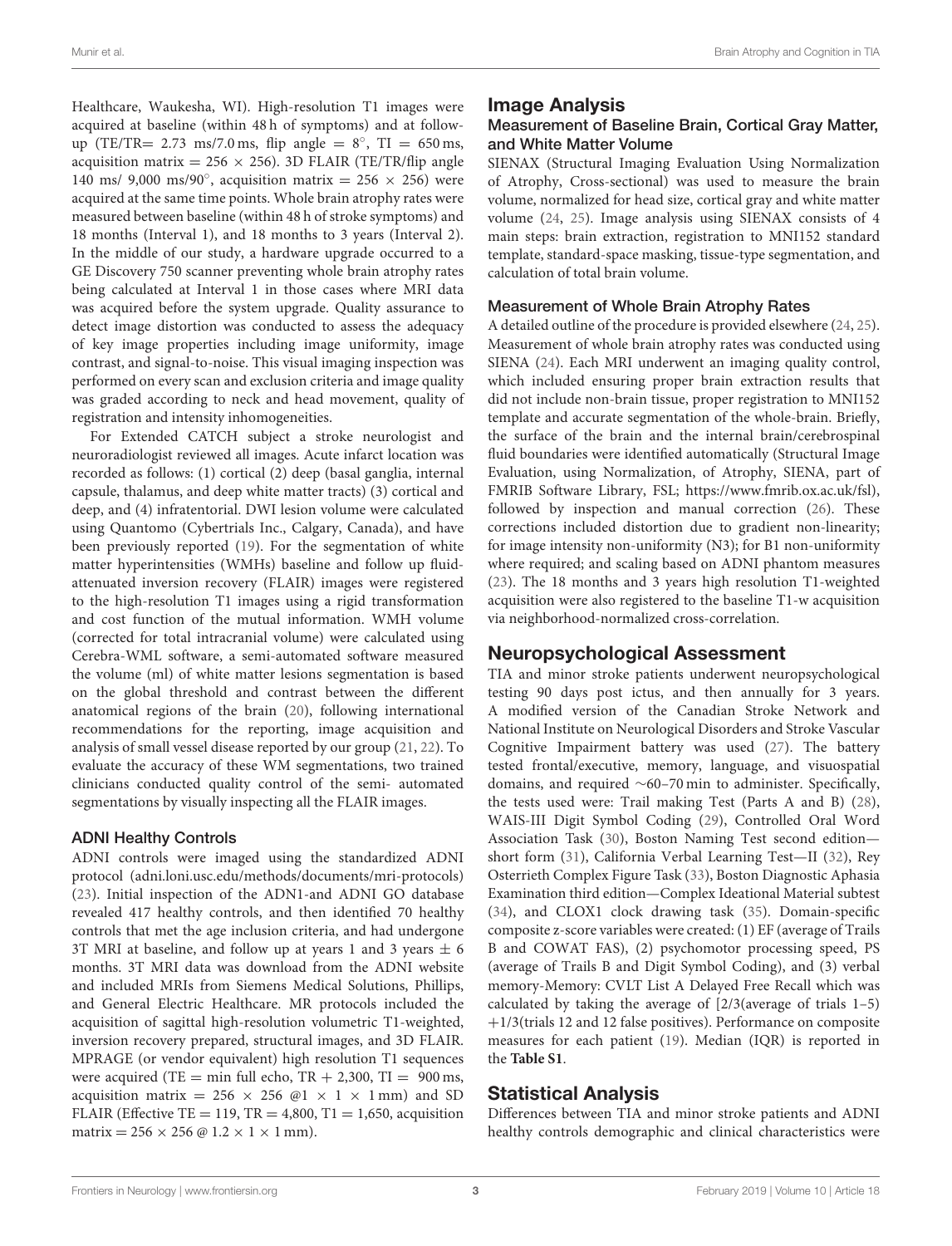tested using t-test or Fisher's exact tests. An analysis of variance was performed using all time points within each neuropsychological test. A linear mixed effects regression model with a random intercept was used to compare longitudinal changes in brain atrophy between patients and healthy controls, adjusting for demographic characteristics and vascular risk factors. The linear mixed-effects regression model considers the effects of both the within-subject and between-subject variation. For example, a TIA/minor stroke patient can respond differently over a longitudinal study with respect to brain volume (within-subject) and the variation in response of each individual patient may be different from another patient (between-subject). In our study, we anticipated a linear relationship between the independent and dependent variables. This relationship is characterized by the linear coefficient, which highlights the trend of the response variable with the predictor. Linear regression helps model the outcome and response variables while still incorporating patients who may vary in their independent variable. The model is best suited to longitudinal studies as it can incorporate missing values at specified time points of the study design, such as missing imaging or neuropsychological.

Our analysis consisted of two parts: (1) to determine whether Extended CATCH patients had increased whole brain atrophy rates, a linear mixed-effects regression analysis was employed to model atrophy rates between Extended-CATCH with ADNI. The model incorporated independent covariates that may independently modify whole brain atrophy rates such as age (years), sex (female), time (years), and vascular risk factors including history of hypertension, smoking, whitematter hyperintensity volume (mL) and diabetes; (2) a series of mixed effects regression models were estimated to determine the relationship between baseline MRI (whole brain volume, gray matter volume, white matter volume, and white matter hyperintensity volume), and annualized percentage volume change (PBVC) of whole brain with cognitive functioning defined by the selected cognitive tests and for three cognitive domains (executive function, processing speed and memory).

In the first part of the analysis, imaging time interval was a dichotomous variable coded zero if the atrophy rate measurement spanned 24 h to 18 months for patients or baseline to 1 year for healthy controls (labeled as the first interval). It was coded one if the atrophy rate measurement spanned 18 months to 3 years for TIA/minor stroke patients or 1 year to 3 years for ADNI data (labeled as the second interval). All atrophy rates were annualized to account for differences in interval duration.

In the second part of the analysis, there was no comparative neuropsychological data for the ADNI controls, in the TIA/ minor stroke cohort only, a series of linear mixed effects models were used to estimate longitudinal cognitive test performance vs. annualized rate of brain atrophy, while controlling for demographic and medical characteristics, and including a random slope and intercept for each participant. Covariates in the cognitive outcome models are: Time of cognitive testing (years, ∼4 measurements beginning 90 days post-ictus and annually for 3 years thereafter), age at first assessment (years), Education (years), initial Diffusion Weighted Imaging Lesion Volume (mL), baseline White Matter Hyperintensity Volume (mL), baseline Gray Matter Volume, and baseline White matter volume. As atrophy rate intervals (48 h, 18 months, 3 years) did not align with cognitive testing (90 days, 1 year, 2 years, 3 years), they were estimated as a time-varying covariate and grouped as follows: interval 1 PBVC (48 h to 18 months) with first two cognitive testing time points (90 days, 1 year); interval 2 PBVC (18 months to 3 years) with second two cognitive testing time points (2 years, 3 years). To determine if the results were sensitive to grouping of these variables, the 1 year and 2 years cognitive testing time points were grouped with the opposite intervals in two models, however no difference in results was noted.

In all mixed effects models described above, a subject-specific intercept and slope was estimated for each participant. Mixed effects regression permits modeling of longitudinal outcomes using all available data, for example, if a participant is missing the cognitive assessment at 2 years, a slope and intercept for them would still be estimated based on their cognitive performance at 90 days, 1 year, and 3 years while controlling for atrophy rate and covariates. In a process analogous to metaanalysis, these subject-specific regression lines are summarized across participants while accounting for the added error due to missing data points [\(36\)](#page-8-11). Statistical analysis was carried out using R (version 3.3.2, R Core Team) using the package LME4 [\(36\)](#page-8-11) and  $p < 0.05$  was used to determine statistical significance, except on the analysis of cognitive performance, where a Bonferroni correction was applied to control for inflation of the family-wise error rate producing a more conservative significance threshold of  $p < 0.006$ . All mixed effects models were fitted using Restricted Maximum Likelihood estimation. Where appropriate means  $\pm$  standard deviations are reported.

## RESULTS

## Patient Demographics, Imaging and Neuropsychological Outcomes

A total of 90 patients were recruited to the Extended-CATCH study and those patients with 2 consecutive MRI scans by March 2014 were included into the study. Over the course of 3 years, 2 patients were deceased, 8 withdrew from the study, resulting in 80 patients (10% attrition) completing the study at 3 years. A total of 78 had baseline MRI, and cognitive assessment at least two time points. Demographic data and vascular risk factors for TIA and minor stroke patients, and healthy control participants are summarized in **[Table 1](#page-4-0)**. On average, the TIA and minor stroke patient group were younger than the ADNI healthy control group ( $p < 0.001$ ), contained a higher proportion of men ( $p$ )  $<$  0.001), those with hypertension ( $p = 0.005$ ), and current smokers ( $p = 0.002$ ). The TIA and minor stroke patients had significantly higher white matter hyperintensity volume ( $p \leq$ 0.001). Neuropsychological testing was performed for the patient group on average  $111 \pm 24$  days' post-event, and then annually for 3 years (year  $1 = 430 \pm 76$  days; year  $2 = 746 \pm 43$  days; year  $3 = 1,130 \pm 43$  days). In the Ex CATCH cohort there was a significant improvement in composite memory and CVLT scores, and digit symbol coding between baseline and 3 years (**[Table S1](#page-7-21)**).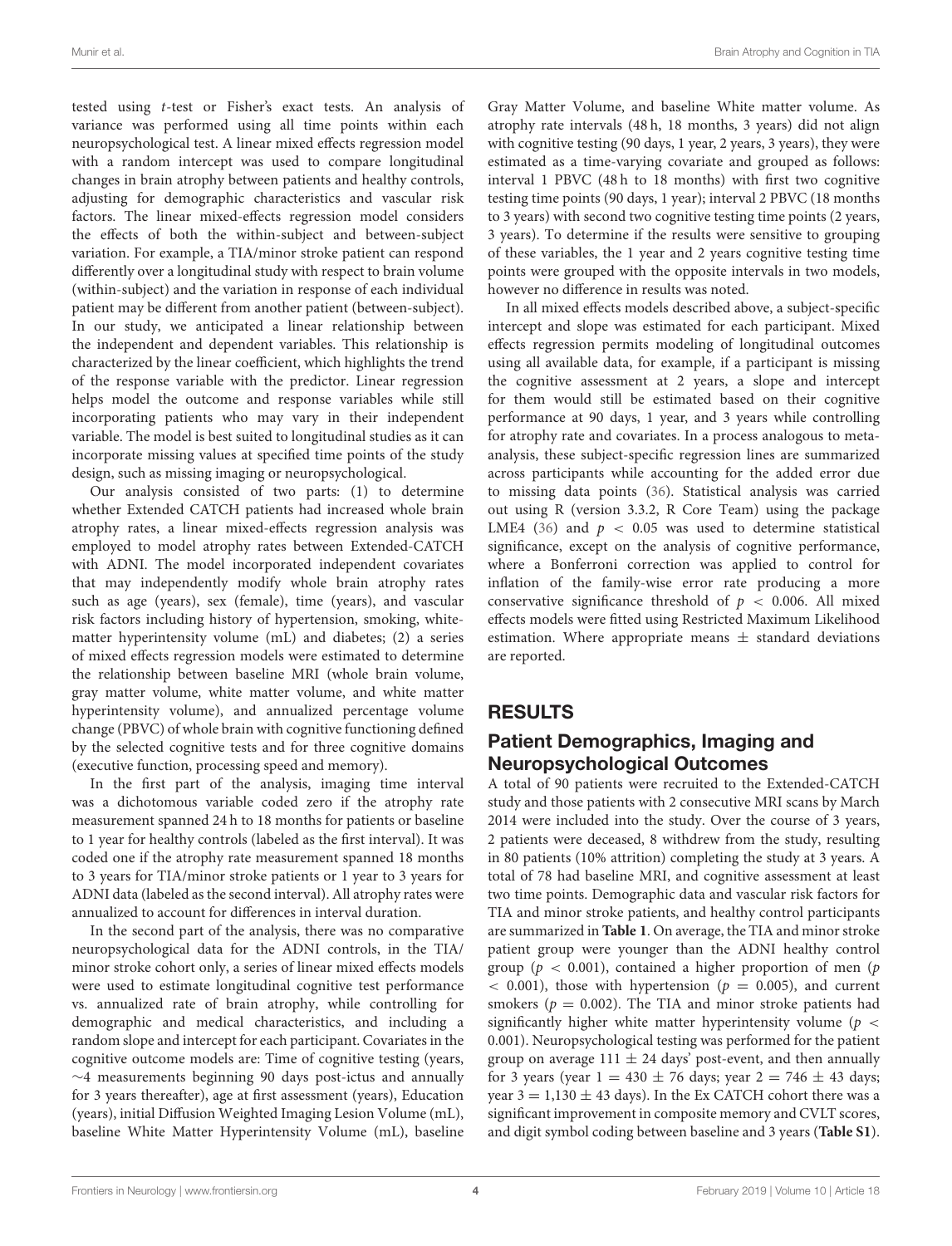<span id="page-4-0"></span>

| <b>TABLE 1</b>   Demographic and medical characteristics of TIA and minor stroke |  |  |
|----------------------------------------------------------------------------------|--|--|
| patients and healthy controls.                                                   |  |  |

| <b>Characteristics</b>                                | <b>Patient group</b> | <b>Healthy control</b><br>group | р       |
|-------------------------------------------------------|----------------------|---------------------------------|---------|
| Number of subjects, n                                 | 80                   | 70                              |         |
| Age, years                                            | $64.5 \pm 12.7$      | $70 \pm 4.4$                    | < 0.001 |
| Gender, males (%)                                     | 63 (78.8%)           | 32 (45.7%)                      | < 0.001 |
| Hypertension, n (%)                                   | 42 (52.5%)           | 20 (28.6%)                      | 0.005   |
| Diabetes, $n$ (%)                                     | 11 (13.8%)           | 3(4.3%)                         | 0.053   |
| BMI, kg/m <sup>2</sup> (SD)                           | $27.2 + 4.1$         | $26.8 + 6.8$                    | 0.685   |
| Current Smoker, n (%)                                 | 10 (12.5%)           | 24 (34.3%)                      | 0.002   |
| White matter hyperintensity<br>volume, mL (SD)        | $10.2 + 8.8$         | $5.3 + 6$                       | < 0.001 |
| Annualized rate of atrophy<br>at first interval (SD)  | $-0.636 \pm 0.552$   | $-0.547 \pm 0.813$              | 0.503   |
| Annualized rate of atrophy<br>at second interval (SD) | $-0.966 \pm 0.812$   | $-0.583 \pm 0.498$              | 0.001   |
| Normalized Brain volume,<br>mL (SD)                   | $1400.4 \pm 87.2$    | $1,421 \pm 79.1$                | 0.551   |
| Gray matter brain volume,<br>mL (SD)                  | $724 + 54.8$         | $730.3 + 46.3$                  | 0.847   |
| White matter volume, mL<br>(SD)                       | $675.5 + 44.8$       | $691.5 + 45.5$                  | 0.316   |

#### Atrophy Rates

Whole Brain atrophy rates were calculated for 80 unique participants: 39 participants over the first interval, and 72 participants over the second interval. One atrophy measurements over the first interval and 4 over the second-time interval were excluded because one or both T1-weighted volumetric images did not meet quality control criteria. Therefore, 38 subjects were included in Interval 1 and 68 subjects in Interval 2. Twenty-eight subjects had available MRI data from Interval 1 and 2. For the ADNI group, 70 healthy controls were included in the study. A total of 210 T1-weighted volumetric images were included: 70 at baseline; 70 at 1 year; and 70 were available at 3 years.

Among patients over the first interval, a group mean whole brain atrophy rate of −0.64 ± 0.55% was documented, compared with  $-0.54 \pm 0.32\%$  for the healthy controls ( $p = 0.33$ ). Over the second interval, patients demonstrated a whole brain atrophy rate of  $-0.97 \pm 0.81\%$  compared with healthy controls at  $-0.58$  $\pm$  0.50% ( $p < 0.001$ ). Overall, when pooled over both intervals, in TIA/minor stroke patients the annualized whole-brain atrophy rate was  $-0.85\% \pm 0.74$  while in ADNI the annualized wholebrain atrophy was  $-0.53\% \pm 0.38$  ( $p < 0.001$ ).

**[Table 2](#page-4-1)** shows the association between annualized rate of brain atrophy and group effect (TIA vs. controls) controlling for subject demographic and vascular characteristics. TIA/minor stroke patients demonstrated a higher annualized rate of brain atrophy than ADNI controls. On average, patients with diabetes demonstrated significantly higher levels of brain atrophy than those without. But there was no evidence of any statistical significant effect of imaging time interval, sex, hypertension, BMI, smoking status or the baseline, WMH volume on annualized rate of brain atrophy. As there appeared to be

<span id="page-4-1"></span>TABLE 2 | Annualized whole brain atrophy rate of TIA and minor ischemic stroke participants and healthy controls.

|                                                         | <b>Unstandardized</b>     | 95% CI             | р     |  |
|---------------------------------------------------------|---------------------------|--------------------|-------|--|
|                                                         | regression<br>coefficient |                    |       |  |
| Group (CATCH $= 1$ ,<br>$ADNI = 0$                      | $-0.228$                  | $[-0.462, -0.016]$ | 0.043 |  |
| Time (first interval $= 0$ ;<br>second interval $= 1$ ) | $-0.155$                  | $[-0.324, 0.016]$  | 0.09  |  |
| Age (years)                                             | $-0.01$                   | $[-0.021, 0]$      | 0.051 |  |
| Gender (female)                                         | $-0.018$                  | $[-0.224, 0.147]$  | 0.854 |  |
| <b>Diabetes</b>                                         | $-0.419$                  | $[-0.716, -0.085]$ | 0.012 |  |
| Hypertension                                            | 0.103                     | $[-0.115, 0.292]$  | 0.295 |  |
| Current smoker                                          | 0.035                     | $[-0.2, 0.253]$    | 0.745 |  |
| WMH Volume (mL)                                         | $-0.013$                  | $[-0.025, -0.001]$ | 0.057 |  |

WMH, white matter hyperintensity. The unstandardized regression coefficients (estimate) are provided for each covariate.

no relationship with WMH volume and rates of whole brain atrophy, additional statistical analysis of sub-classification of WMH with brain atrophy or cognition was not performed.

The relationship between neuropsychological test performance and atrophy rate is shown in **[Table 3](#page-5-0)**. Each row in **[Table 3](#page-5-0)** denotes a separate mixed-effects regression model where the indicated cognitive outcome is estimated longitudinally by atrophy rate and covariates. Only the regression weights, confidence intervals, and p-values for atrophy rate are reported, while the covariates are not. **[Table 3](#page-5-0)** shows that there is a modest relationship with higher rates of brain atrophy and processing speed composite and digit symbol coding but no relationship was seen between brain atrophy rates and memory, executive or other individual cognitive test scores (CVLT, Boston Naming, Trails A and B, verbal fluency). After correcting for multiple comparisons, PBVC was not significantly associated with cognitive functioning above and beyond the effects of time, age, DWI lesion volume, education, white matter hyperintensity volume, baseline gray matter volume, and baseline white matter volume. Neither was there a relationship with baseline WMH volume, and normalized brain volume (or gray and white matter volume) compared to cognitive outcomes after applying Bonferroni correction to the p-value. With regard to covariate significance after applying the Bonferroni correction, the participants' scores on the Memory Composite Index [unstandardized regression weight  $= 0.19$ , standard error = 0.03,  $t_{(40.73)} = 6.17$ ,  $p < 0.001$ ] and the California Verbal Learning Test [unstandardized regression weight = 0.24, standard error = 0.036,  $t_{(36.85)} = 6.71$ ,  $p <$ 0.001] significantly improved over time. Education significantly predicted Digit Symbol Coding total score above and beyond the other variables [unstandardized regression weight  $= 0.09$ , standard error = 0.03,  $t_{(71.17)} = 2.91$ ,  $p = 0.005$ ].

#### **DISCUSSION**

This study shows that TIA and minor stroke patients experienced higher whole-brain atrophy rates than healthy controls over a 3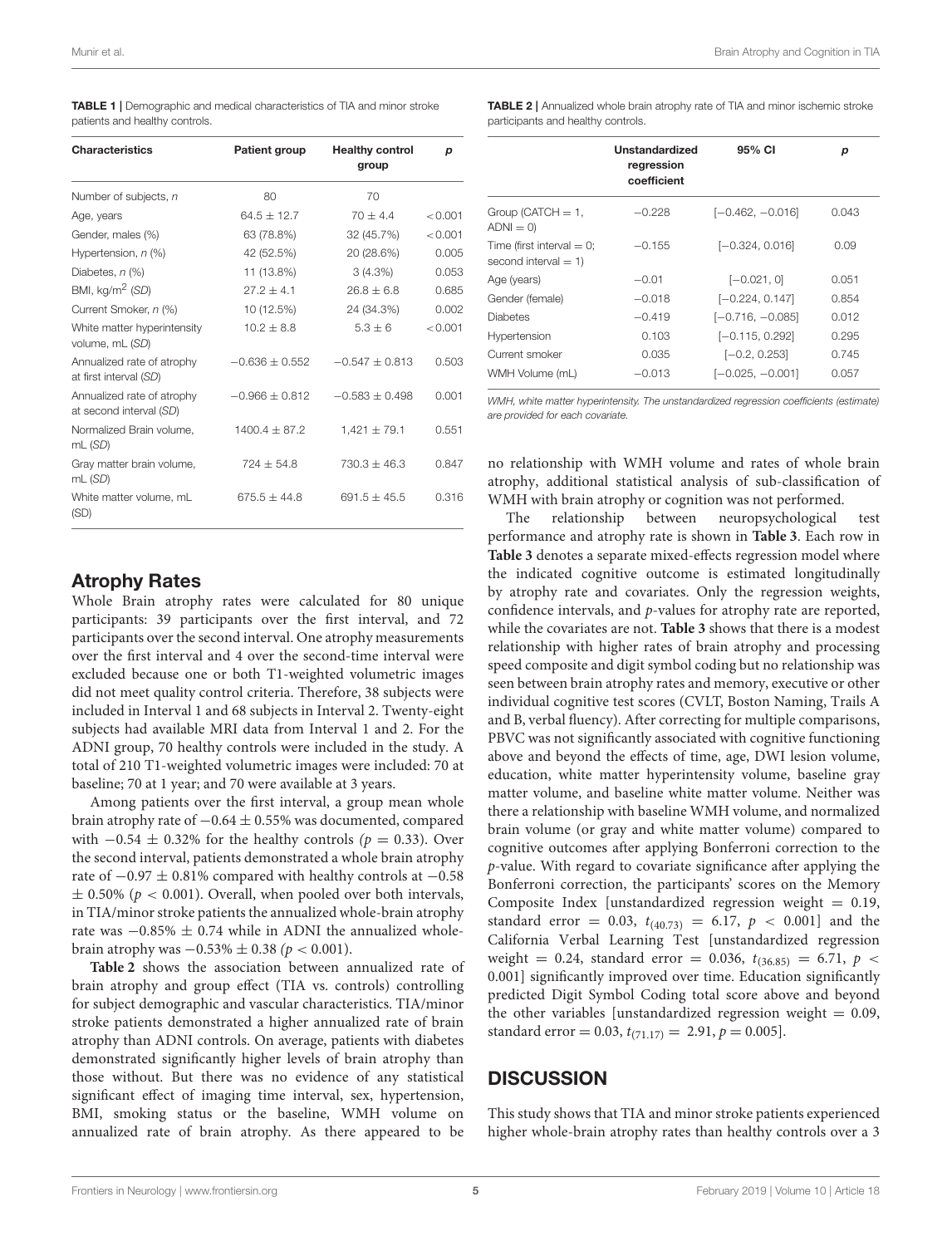<span id="page-5-0"></span>TABLE 3 | The relationship of annualized whole brain atrophy with neuropsychological test performance of Extended-CATCH patients.

| Cognitive functioning composite/test<br>score                           | Unstandardized regression coefficient | 95% CI            | Standardized regression coefficient | $\boldsymbol{p}$ |
|-------------------------------------------------------------------------|---------------------------------------|-------------------|-------------------------------------|------------------|
| Executive functioning composite ( $n = 78$ with<br>195 observations)    | 0.103                                 | $[-0.096, 0.306]$ | 0.076                               | 0.328            |
| Processing speed composite ( $n = 78$ with 198<br>observations)         | 0.192                                 | [0.006, 0.378]    | 0.139                               | 0.045            |
| Memory composite ( $n = 78$ with 199<br>observations)                   | 0.008                                 | $[-0.128, 0.148]$ | 0.007                               | 0.906            |
| CVLT ( $n = 78$ with 205 observations)                                  | $-0.013$                              | $[-0.155, 0.144]$ | $-0.011$                            | 0.87             |
| Boston short form (Total Score) ( $n = 78$ with<br>201 observations)    | $-0.168$                              | $[-0.395, 0.053]$ | $-0.105$                            | 0.14             |
| Trail making test-Part A (seconds) ( $n = 78$<br>with 201 observations) | 0.081                                 | $[-0.159, 0.32]$  | 0.049                               | 0.54             |
| COWA (Total new words) $(n = 78$ with 200<br>observations)              | $-0.067$                              | $[-0.274, 0.136]$ | $-0.048$                            | 0.534            |
| Trail making test - Part B (s) ( $n = 78$ with 200<br>observations)     | 0.211                                 | $[-0.063, 0.488]$ | 0.108                               | 0.169            |
| Digit-symbol coding (Total Score) $(n = 78$ with<br>200 observations)   | 0.199                                 | [0.035, 0.366]    | 0.159                               | 0.019            |

COWA, Controlled Oral Word Association Test (total score); CVLT, California Verbal Learning Test (Total recall = total recall over 5 learning trials; Delayed Recall = free recall after 20–25 min); Each row denotes a separate mixed-effects regression model where the indicated cognitive outcome is estimated by atrophy rate and covariates. Only the regression weights, confidence intervals, and p-values for atrophy rate are reported, while the covariates are not. Covariates are: Time of cognitive testing (years), Age (years), Lesion Volume (mL), Education (years), White Matter Hyperintensity Volume (mL), Baseline Gray Matter Volume, Baseline White matter volume. Each Regression model is fit with a random slope and intercept over time for each participant; Bonferroni-adjusted significance level set to  $p < 0.006$ .

The unstandardized regression coefficients (estimate) are provided for each covariate.

years period. In addition, age and presence of diabetes were also significant predictors of whole-brain atrophy rate. But we did not find evidence of a significant effect for history of hypertension, sex, BMI, smoking status, or imaging time interval, or DWI lesion volume, or normalized brain volume on brain atrophy rates. The cognitive profile revealed that subjects who had more delayed processing speed composite scores (WAIS-III Digit-Symbol Substitution) had higher rates of whole brain atrophy. However, these results were not significant after correcting for multiple comparisons. Memory composite and CVLT scores improved over the course of the study, and we found that digital symbol coding was strongly related to educational attainment. These results concur with the previous study of TIA patients that revealed high rates of cerebral atrophy over a year which was associated with higher diastolic blood pressure and white matter hyperintensities [\(9\)](#page-7-7). Our findings provide further evidence that structural changes in the brain, in this case change in whole brain volume, may underlie a heightened risk of dementia in a TIA/ minor stroke patient population [\(37\)](#page-8-12) and occurs before deterioration in cognitive tests can be measured. The measurement of whole brain atrophy rate may help identify highrisk patients for targeted intervention. This data expands on previous findings by demonstrating that patients show elevated whole-brain atrophy rates early in the disease progression, before symptoms or signs of cognitive decline develop [\(38,](#page-8-13) [39\)](#page-8-14).

The use of rate of brain atrophy may have some advantages as a surrogate marker of preclinical disease progression [\(40,](#page-8-15) [41\)](#page-8-16). Rates of brain atrophy have been shown to correlate with cognitive decline and vascular disease and AD [\(42\)](#page-8-17). Measurement of brain atrophy rate is also more sensitive at predicting cognitive decline and can be measured more precisely than neuropsychological outcomes [\(43\)](#page-8-18), which are subject to several potential confounders (e.g., baseline cognitive performance, problems with standardization procedures, comorbid disease and treatment factors, and learning effects). The link between TIA and minor stroke and late life cognitive decline is not known, but a recent study has established that cardiovascular risk factors appear to influence neurodegeneration independent of amyloid markers of AD [\(44\)](#page-8-19).

The progression of cognitive decline has been reported in patients with stroke. In a recent prospective cohort study, longitudinal telephone cognitive testing in participants aged 45 years or older was conducted pre and post stroke over 6 years [\(45\)](#page-8-20). Those that experienced stroke were older men with more vascular risk factors, low socio-economic indicators and worse health status, and lower pre-stroke cognition. While acute stroke was associated with acute decline in global cognition in new learning and verbal memory, intriguingly participants with incident stroke later had statistically significant faster declines in global cognition and executive function than in learning or verbal memory when compared to pre-stroke. Another study of stroke and TIA patients detected progressive decline in verbal memory 3 years post stroke in patients without clinical or radiological evidence of recurrent stroke [\(10\)](#page-7-22). The same study also showed that decline in composite neuropsychological scores was associated with smaller hippocampi, and brain atrophy at 3 years (as a cross-sectional measure) [\(10\)](#page-7-22). Important potential modifiers of decline in verbal memory and brain atrophy, such as stroke size or location, incipient cerebrovascular disease, presence of in vivo AD pathology were not established [\(46–](#page-8-21)[49\)](#page-8-22).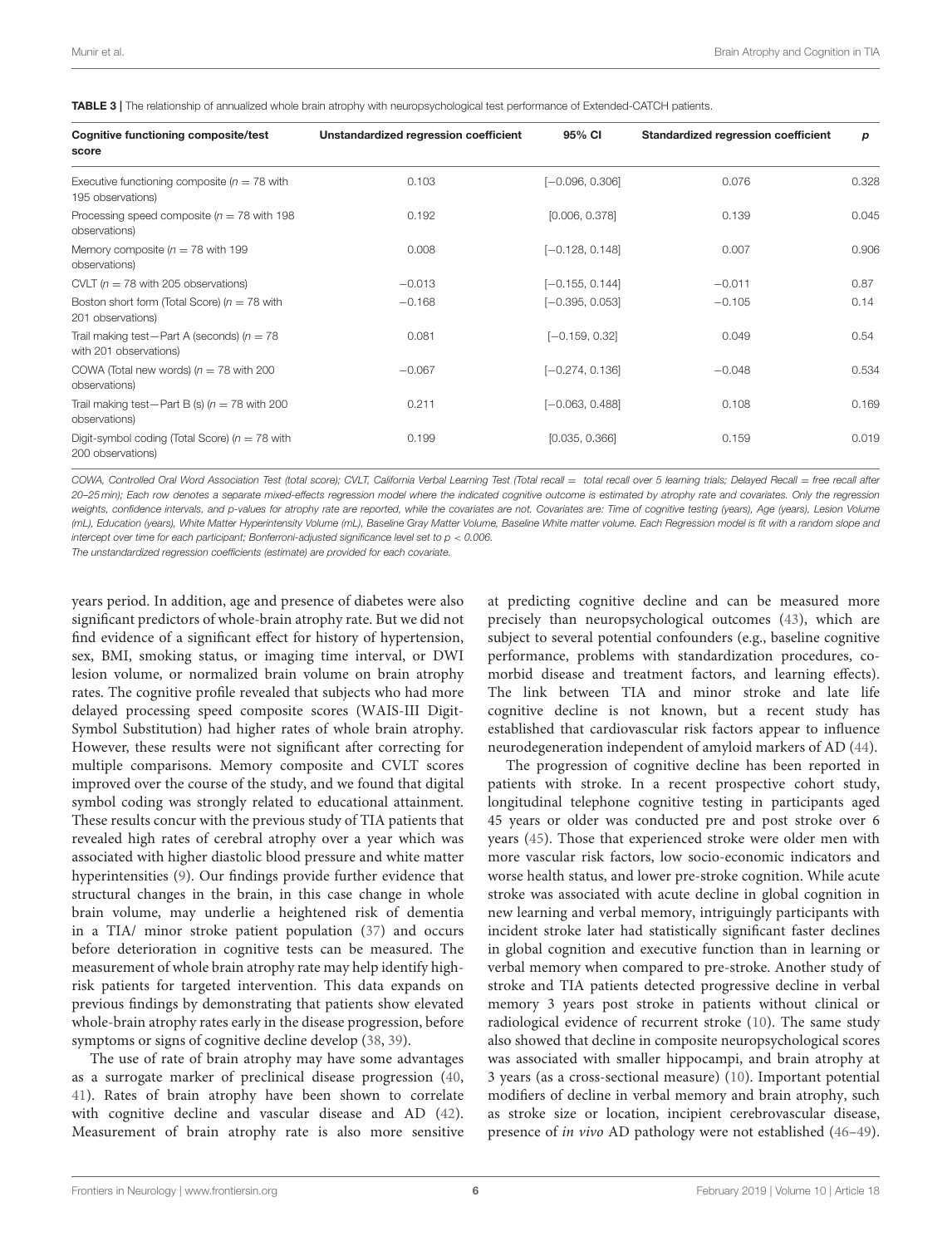Another recent study selected patients with "TIA presentation" and CT perfusion deficits, and remarkably demonstrated crosssectional changes in whole brain volume from baseline to 90 days later [\(11\)](#page-7-8). The paper did not report DWI volume despite reporting moderately large CT perfusion deficits, and changes in cortical gray matter volumes and decline in the Montreal Cognitive Assessment was reported after a short follow-p period of 90 days. Our data adds to these studies by demonstrating improvement in memory and executive composite test scores and relatively modest changes in other cognitive tests using a comprehensive battery despite showing absolute changes in whole brain volume over time.

Expanding on these studies, The Predementia Neuroimaging of Transient Ischemic Attack (PREVENT) prospective longitudinal cohort study is targeting patients presenting with clinically defined motor or language TIA [\(50\)](#page-8-23). These subjects are generally younger, not demented and in better physical condition than stroke patients, thereby permitting the acquisition of detailed serial neuropsychological assessments in participants that are not disabled and cooperative with cognitive testing, and avoiding high attrition rates caused by stroke related co-morbidity and frailty that can prohibit the study of cognition over time [\(10\)](#page-7-22). Prospective longitudinal studies design in patients with cerebrovascular presentations utilizing serial high resolution structural MRI and cognitive testing will permit more precise estimates of the relationship of neurodegenerative disease and progressive white matter lesions with rates of cerebral atrophy and cognitive decline than cross-sectional studies. Identifying the disease that contributes to the change in brain volume will be important because the response to preventative treatments may depend on the stage of disease and its pathology. Currently available biomarkers include cerebrospinal fluid AD biomarkers of tau and  $A\beta_{1-42}$  that precede cognitive decline and correlate with atrophy [\(51,](#page-8-24) [52\)](#page-8-25). Whole brain atrophy is a global, non-specific indicator/marker of diffuse neurodegenerative processes involved in disease such as AD but does not highlight the regional changes that are known to exist through different stages of disease progression in AD patients and cerebrovascular disease [\(42\)](#page-8-17).

The use of ADNI controls is a potential source of error, however there is precedence for their use in similar comparison studies [\(53,](#page-8-26) [54\)](#page-8-27). We were careful to perform regular quantitative and qualitative assessments to optimize signal to noise and reduce image distortion related to uniform and geometric fidelity according to manufacturer specifications. It has been previously demonstrated that scanner variability related to field strength [\(53,](#page-8-26) [54\)](#page-8-27) and vendor [\(55\)](#page-8-28) appears to have minimal effect on such volumetric measurements. There was significant disparity of age and gender between Extended CATCH and HC groups. The ADNI subjects were on average 5 years older than the TIA/ minor stroke group, yet despite being slightly older, they had lower rates of cerebral atrophy across the twointerval time points than the TIA and minor stroke group. Additionally, the measurements of percentage annualized change in brain volume that we have measured in our control subjects conforms with published data [\(8,](#page-7-6) [26\)](#page-8-1). The higher proportion of men in the CATCH cohort is expected because men have a higher incidence of TIA and stroke. Nevertheless, gender in our analysis was not a predictor of increased rates of whole brain atrophy. Another potential limitation is the under-diagnosis of hypertension because we restricted our analysis to prior history of hypertension or concurrent antihypertensive treatment. Finally, our study population was compromised by the absence of whole brain atrophy rate measurements in a substantial portion at interval one because of technical reasons related to a MRI system upgrade.

Our findings indicate that patients presenting with TIA and minor stroke demonstrate greater brain atrophy rates than healthy controls over a 3 years post-event period. The elevated atrophy rate in this population was significant beyond the effects of demographic and vascular risk factors. Whole brain atrophy rates in TIA and minor stroke patients appear to be weakly related to cognitive function. However, if neurodegenerative changes continue and precede cognitive symptoms, atrophy rates could be used to assess the efficacy of vascular risk factorreduction treatments. This would provide a therapeutic window for slowing changes in brain volume that precede cognitive decline in patients at a high risk of dementia.

# AUTHOR CONTRIBUTIONS

MM: contributed to post processing of imaging data, data interpretation, assisted in writing the manuscript; JU: contributed to the statistical analysis and interpretation of the data, writing the manuscript; MR: contributed to post processing of imaging data and analysis; GZ: contributed to the imaging analysis and interpretation of data, and writing and editing of the manuscript; LG: contributed to the imaging analysis and interpretation of data, and proof reading of the manuscript; RG: performed image analysis, quality control check and edited and proof read the manuscript; AS: contributed to the measurement of white matter lesion segmentation, data collection and proof reading of the manuscript; AA: contributed to the measurement of white matter lesion segmentation, data collection and proof reading of the manuscript; ST: assisted with the data collection, statistical analysis and proof reading of the manuscript; RF: assisted in developing the MRI protocol, data collection and writing of the manuscript; TS and MW: conceived the statistical analysis of the data, and proof read the manuscript. SC and ES: conceived the CATCH study, recruited patients, involved in data collection and assisted in writing the manuscript; CD: contributed to post processing of imaging data, organization of the cognitive data, data interpretation, and edited the final version of the manuscript; PB: conceived the hypothesis and formulated the ideas, recruited patients and carried out clinical workup, collected data, and wrote the manuscript. All authors contributed to the final version of the manuscript.

# FUNDING

The CATCH study and the baseline imaging was funded by a Canadian Institute of Health Research Operating Grant. We would like to thank the Calgary Stroke Program and Seaman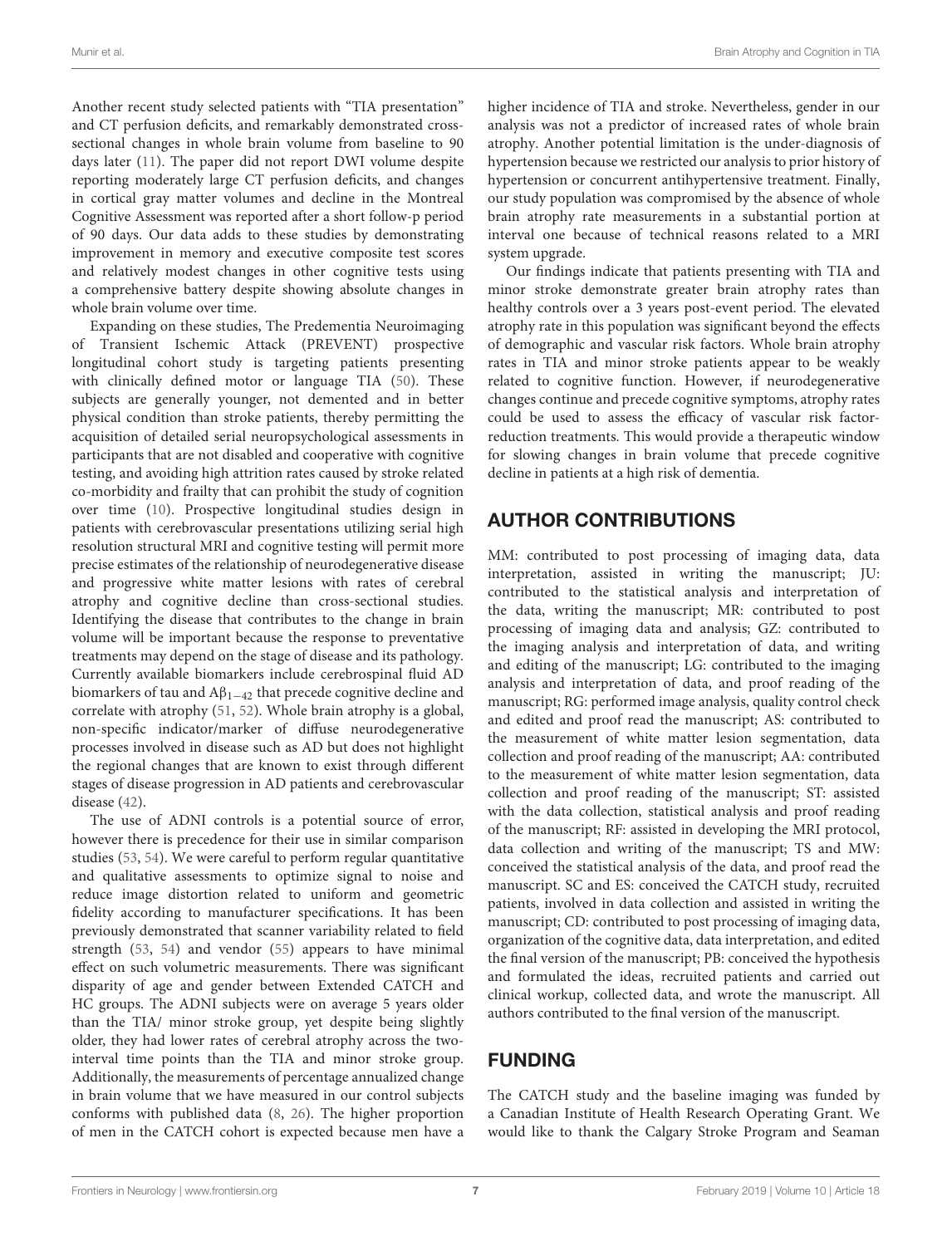Family MR Research Center staff for helping with this study. Data collection and sharing for this project was funded by the Alzheimer's Disease Neuroimaging Initiative (ADNI) (National Institutes of Health Grant U01 AG024904) and DOD ADNI (Department of Defense award number W81XWH-12-2-0012). ADNI is funded by the National Institute on Aging, the National Institute of Biomedical Imaging and Bioengineering, and through generous contributions from the following: AbbVie, Alzheimer's Association; Alzheimer's Drug Discovery Foundation; Araclon Biotech; BioClinica, Inc.; Biogen; Bristol-Myers Squibb Company; CereSpir, Inc.; Cogstate; Eisai Inc.; Elan Pharmaceuticals, Inc.; Eli Lilly and Company; EuroImmun; F. Hoffmann-La Roche Ltd and its affiliated company Genentech, Inc.; Fujirebio; GE Healthcare; IXICO Ltd.; Janssen Alzheimer Immunotherapy Research & Development, LLC.; Johnson & Johnson Pharmaceutical Research & Development LLC.; Lumosity; Lundbeck; Merck & Co., Inc.; Meso Scale Diagnostics, LLC.; NeuroRx Research; Neurotrack Technologies; Novartis

#### **REFERENCES**

- <span id="page-7-0"></span>1. Pendlebury ST, Wadling S, Silver LE, Mehta Z, Rothwell PM. Transient cognitive impairment in TIA and minor stroke. Stroke (2011) 42:3116–21. doi: [10.1161/STROKEAHA.111.621490](https://doi.org/10.1161/STROKEAHA.111.621490)
- 2. Heath CA, Mercer SW, Guthrie B. Vascular comorbidities in younger people with dementia: a cross-sectional population-based study of 616 245 middleaged people in Scotland. J Neurol Neurosurg Psychiatry (2014) 86:959-64. doi: [10.1136/jnnp-2014-309033](https://doi.org/10.1136/jnnp-2014-309033)
- <span id="page-7-1"></span>3. Li JQ, Tan L, Wang HF, Tan MS, Tan L, Xu W, et al. Risk factors for predicting progression from mild cognitive impairment to Alzheimer's disease: a systematic review and meta-analysis of cohort studies. J Neurol Neurosurg Psychiatry (2015) 87:476–84. doi: [10.1136/jnnp-2014-310095](https://doi.org/10.1136/jnnp-2014-310095)
- <span id="page-7-2"></span>4. Van Rooij FG, Schaapsmeerders P, Maaijwee NA, Van Duijnhoven DA, De Leeuw FE, Kessels RP, et al. Persistent cognitive impairment after transient ischemic attack. Stroke (2014) 45:2270–4. doi: [10.1161/STROKEAHA.114.005205](https://doi.org/10.1161/STROKEAHA.114.005205)
- <span id="page-7-3"></span>5. Snowdon DA, Greiner LH, Mortimer JA, Riley KP, Greiner PA, Markesbery WR. Brain infarction and the clinical expression of Alzheimer disease. Nun Study JAMA (1997) 277:813–7. doi: [10.1001/jama.1997.03550020046024](https://doi.org/10.1001/jama.1997.03550020046024)
- <span id="page-7-4"></span>6. Tariq S, Barber PA. Dementia risk and prevention by targeting modifiable vascular risk factors. J Neurochem. (2018) 144:565–81. doi: [10.1111/jnc.14132](https://doi.org/10.1111/jnc.14132)
- <span id="page-7-5"></span>7. Kivipelto M, Helkala EL, Hanninen T, Laakso MP, Hallikainen M, Alhainen K, et al. Midlife vascular risk factors and late-life mild cognitive impairment: a population-based study. Neurology (2001) 56:1683–9. doi: [10.1212/WNL.56.12.1683](https://doi.org/10.1212/WNL.56.12.1683)
- <span id="page-7-6"></span>8. Barnes J, Carmichael OT, Leung KK, Schwarz C, Ridgway GR, Bartlett JW, et al. Vascular and Alzheimer's disease markers independently predict brain atrophy rate in Alzheimer's disease neuroimaging initiative controls. Neurobiol Aging (2013) 34:1996–2002. doi: [10.1016/j.neurobiolaging.2013.02.003](https://doi.org/10.1016/j.neurobiolaging.2013.02.003)
- <span id="page-7-7"></span>9. Walters RJ, Fox NC, Schott JM, Crum WR, Stevens JM, Rossor MN, et al. Transient ischaemic attacks are associated with increased rates of global cerebral atrophy. J Neurol Neurosurg Psychiatry (2003) 74:213–6. doi: [10.1136/jnnp.74.2.213](https://doi.org/10.1136/jnnp.74.2.213)
- <span id="page-7-22"></span>10. Sachdev PS, Lipnicki DM, Crawford JD, Wen W, Brodaty H. Progression of cognitive impairment in stroke/TIA patients over 3 years. J Neurol Neurosurg Psychiatry (2014) 85:1324–30. doi: [10.1136/jnnp-2013-306776](https://doi.org/10.1136/jnnp-2013-306776)
- <span id="page-7-8"></span>11. Bivard A, Lillicrap T, Marechal B, Garcia-Esperon C, Holliday E, Krishnamurthy V, et al. Transient ischemic attack results in delayed brain atrophy and cognitive decline. Stroke (2018) 49:384–90. doi: [10.1161/STROKEAHA.117.019276](https://doi.org/10.1161/STROKEAHA.117.019276)
- <span id="page-7-9"></span>12. Coutts SB, Modi J, Patel SK, Aram H, Demchuk AM, Goyal M, et al. What causes disability after transient ischemic attack and minor stroke?: Results

Pharmaceuticals Corporation; Pfizer Inc.; Piramal Imaging; Servier; Takeda Pharmaceutical Company; and Transition Therapeutics. The Canadian Institutes of Health Research is providing funds to support ADNI clinical sites in Canada. Private sector contributions are facilitated by the Foundation for the National Institutes of Health [\(www.fnih.org\)](www.fnih.org). The grantee organization is the Northern California Institute for Research and Education, and the study is coordinated by the Alzheimer's Therapeutic Research Institute at the University of Southern California. ADNI data are disseminated by the Laboratory for Neuro Imaging at the University of Southern California.

#### SUPPLEMENTARY MATERIAL

<span id="page-7-21"></span>The Supplementary Material for this article can be found [online at: https://www.frontiersin.org/articles/10.3389/fneur.](https://www.frontiersin.org/articles/10.3389/fneur.2019.00018/full#supplementary-material) 2019.00018/full#supplementary-material

from the CT and MRI in the Triage of TIA and minor Cerebrovascular Events to Identify High Risk Patients (CATCH) Study. Stroke (2012) 43:3018–22. doi: [10.1161/STROKEAHA.112.665141](https://doi.org/10.1161/STROKEAHA.112.665141)

- <span id="page-7-10"></span>13. Jack CR Jr, Bennett DA, Blennow K, Carrillo MC, Dunn B, Haeberlein SB, et al. NIA-AA research framework: toward a biological definition of Alzheimer's disease. Alzheimer Dement. (2018) 14:535–62. doi: [10.1016/j.jalz.2018.02.018](https://doi.org/10.1016/j.jalz.2018.02.018)
- <span id="page-7-11"></span>14. Murphy EA, Holland D, Donohue M, Mcevoy LK, Hagler DJ Jr, Dale AM, et al. Six-month atrophy in MTL structures is associated with subsequent memory decline in elderly controls. Neuroimage (2010) 53:1310– 7. doi: [10.1016/j.neuroimage.2010.07.016](https://doi.org/10.1016/j.neuroimage.2010.07.016)
- 15. Nettiksimmons J, Beckett L, Schwarz C, Carmichael O, Fletcher E, Decarli C. Subgroup of ADNI normal controls characterized by atrophy and cognitive decline associated with vascular damage. Psychol Aging (2013) 28:191–201. doi: [10.1037/a0031063](https://doi.org/10.1037/a0031063)
- <span id="page-7-12"></span>16. Nigro S, Cerasa A, Zito G, Perrotta P, Chiaravalloti F, Donzuso G, et al. Fully automated segmentation of the pons and midbrain using human T1 MR brain images. PLoS ONE (2014) 9:e85618. doi: [10.1371/journal.pone.0085618](https://doi.org/10.1371/journal.pone.0085618)
- <span id="page-7-13"></span>17. Johns MW. Daytime sleepiness, snoring, and obstructive sleep apnea. Epworth Sleep Scale Chest (1993) 103:30–6. doi: [10.1378/chest.103.1.30](https://doi.org/10.1378/chest.103.1.30)
- <span id="page-7-14"></span>18. Coutts SB, Wein TH, Lindsay MP, Buck B, Cote R, Ellis P, et al. Canadian stroke best practice recommendations: secondary prevention of stroke guidelines, update 2014. Int J Stroke (2015) 10:282–91. doi: [10.1111/ijs.12439](https://doi.org/10.1111/ijs.12439)
- <span id="page-7-15"></span>19. Mandzia JL, Smith EE, Horton M, Hanly P, Barber PA, Godzwon C, et al. Imaging and baseline predictors of cognitive performance in minor ischemic stroke and patients with transient ischemic attack at 90 days. Stroke (2016) 47:726–31. doi: [10.1161/STROKEAHA.115.011507](https://doi.org/10.1161/STROKEAHA.115.011507)
- <span id="page-7-16"></span>20. Gobbi Dg LQ, Frayne R, Salluzzi M. The cerebra software environment for quantitative lesion assessment. In: Canadian Stroke Conference. Calgary, AB (2017).
- <span id="page-7-17"></span>21. Moreau F, Patel S, Lauzon ML, Mccreary CR, Goyal M, Frayne R, et al. Cavitation after acute symptomatic lacunar stroke depends on time, location, and MRI sequence. Stroke (2012) 43:1837–42. doi: [10.1161/STROKEAHA.111.647859](https://doi.org/10.1161/STROKEAHA.111.647859)
- <span id="page-7-18"></span>22. Wardlaw JM, Smith EE, Biessels GJ, Cordonnier C, Fazekas F, Frayne R, et al. Neuroimaging standards for research into small vessel disease and its contribution to ageing and neurodegeneration. Lancet Neurol. (2013) 12:822–38. doi: [10.1016/S1474-4422\(13\)70124-8](https://doi.org/10.1016/S1474-4422(13)70124-8)
- <span id="page-7-19"></span>23. Jack CR Jr, Bernstein MA, Fox NC, Thompson P, Alexander G, Harvey D, et al. The Alzheimer's Disease Neuroimaging Initiative (ADNI): MRI methods. J Magn Reson Imaging [\(2008\) 27:685–91. doi: 10.1002/jmri.](https://doi.org/10.1002/jmri.21049) 21049
- <span id="page-7-20"></span>24. Smith SM, Zhang Y, Jenkinson M, Chen J, Matthews PM, Federico A, et al. Accurate, robust, and automated longitudinal and cross-sectional brain change analysis. Neuroimage (2002) 17:479–89. doi: [10.1006/nimg.2002.1040](https://doi.org/10.1006/nimg.2002.1040)